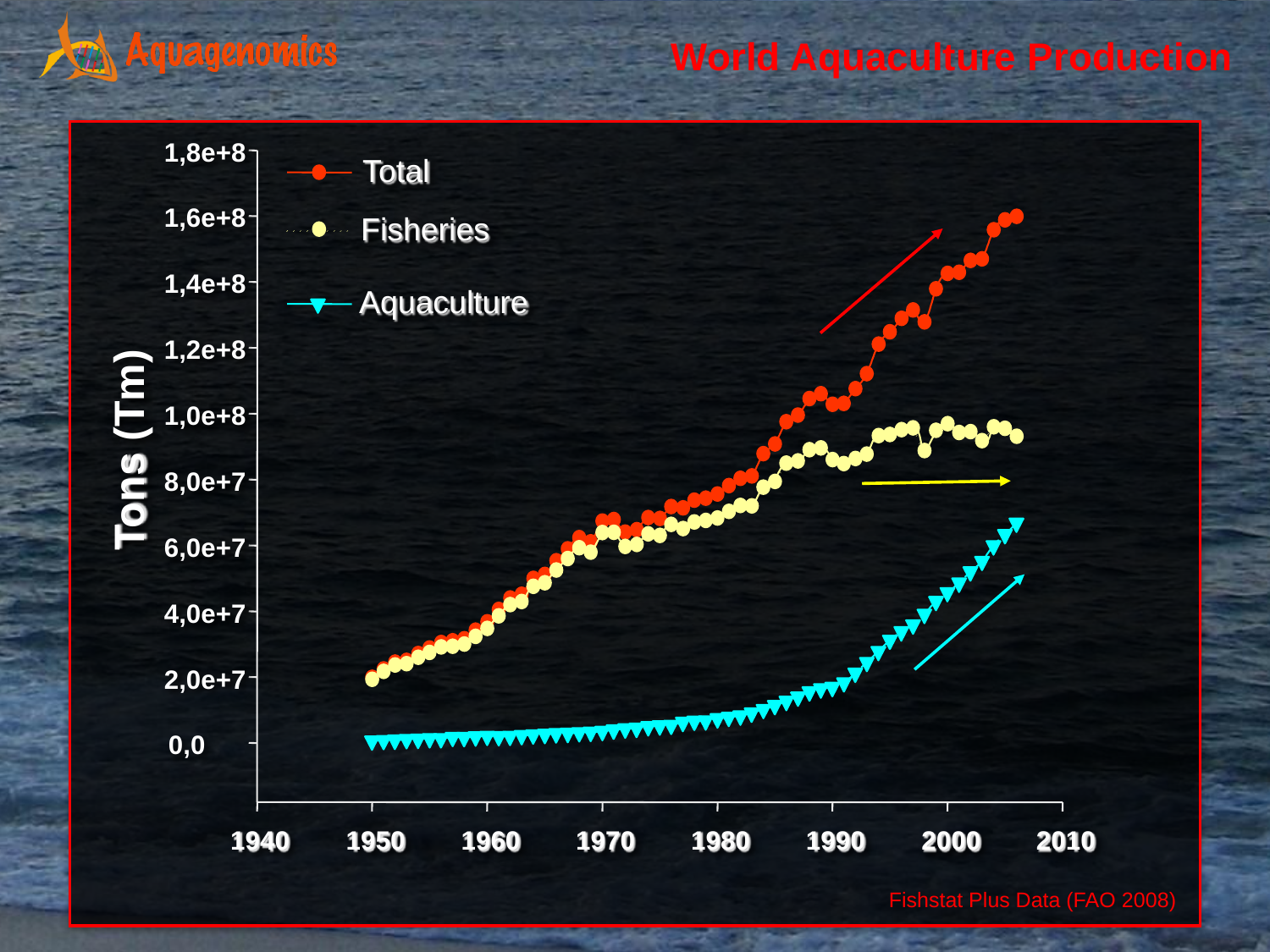

#### **INDUSTRY**

- 1.- Increase disease resistence.
- 2.- Control sex differentation, maturation and reproduction.
- 3.- Improve growth and food conversion rates.
- 4.- Design and apply selection protocols at production plants.

#### **SCIENTIFIC**

- 1.- Design and improve vaccines and immunostimulants.
- 2.- Control of sex proportion and gonadal development.
- 3.- Identify genes that play a critical role in growth, larval development and feeding efficiency
- 4.- Construct and improve genetic maps of the species of interest. Genomes.
- 5.- Develop and maintain data bases with sequences of these species.
- 6.- Develop, validate and use microarrays for each species.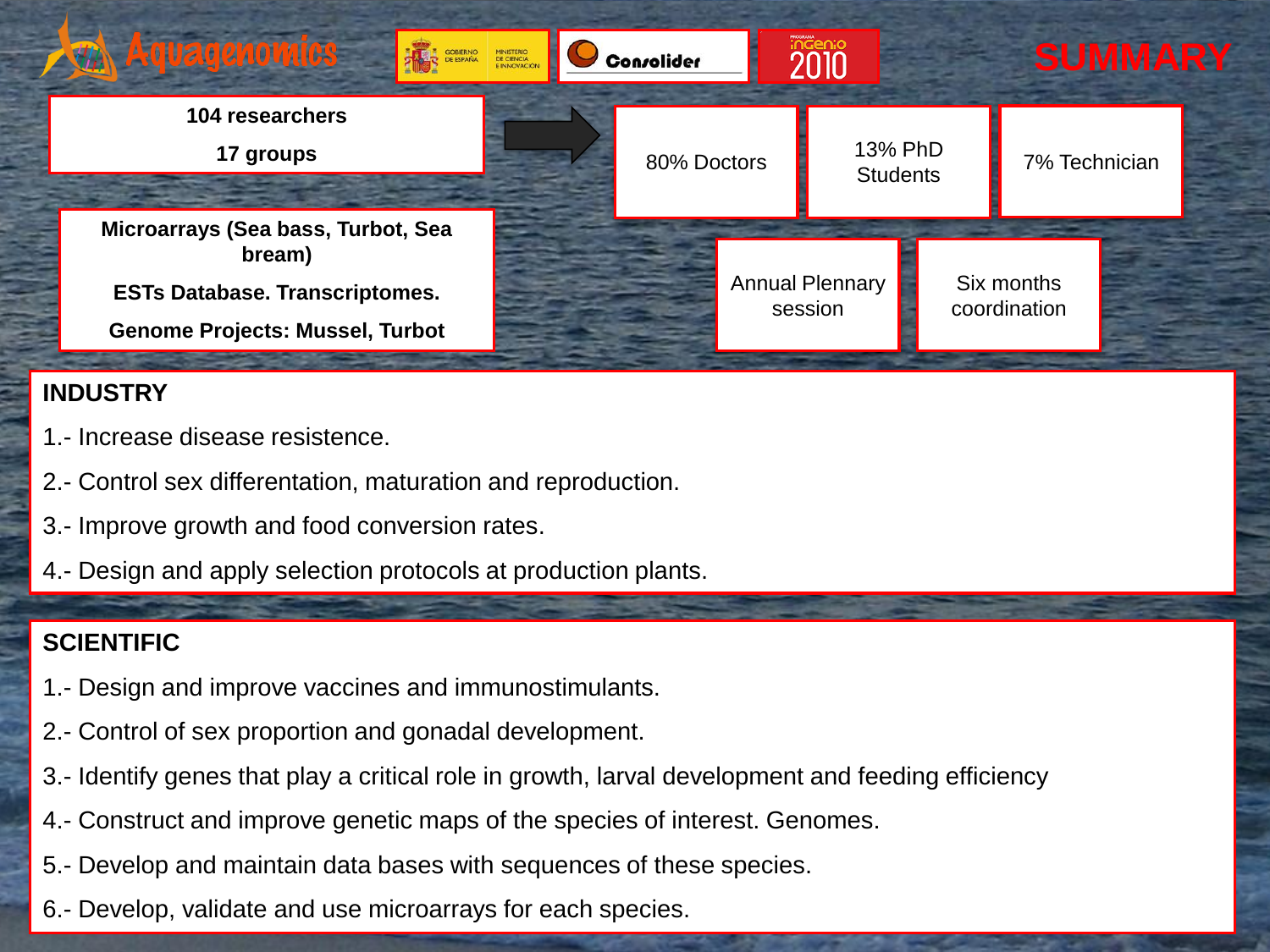- **Previous EU funded coordination actions**
	- **AQUAFUNC**
	- **AQUAGENOME**
	- **Inventory of Genomic Resource**
- **Review of Aquaculture Genetics and Genomics (draft version - pdf)**
- **Mobility Grants**
- **Resource Exchange grants**
- **Applied Training Workshop for the aquaculture industry**
- **Mini-Symposium, Bergen, Sept. 2007: "State-of-the-art and future of genomics in aquaculture research"**
- **A white paper on genomics in European Aquaculture Research (Report based on reviews by the AQUAFUNC and AQUAGENOME projects)**